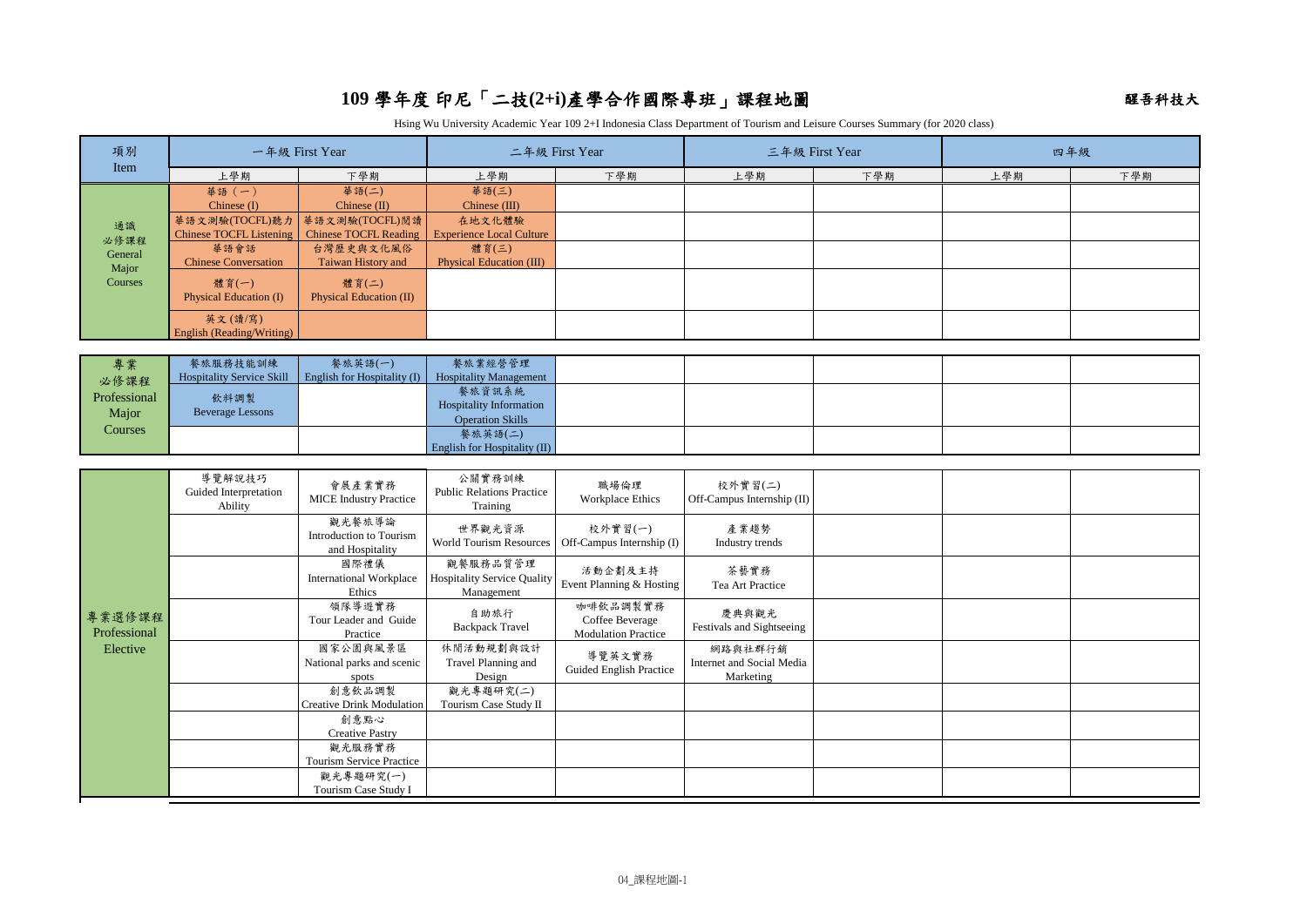| 附註<br>Notes | 1. 本課程總表依據大學法及本校學則規定訂定,並經109年05月 日108學年度第2學期第3次校課程委員會通過。The summary of the course is based on the University Law and the rules of the school.<br>2. 本系課程規劃2.5年,畢業學分合計為82學分。The curriculum of this department is 2.5 years, and the total of graduation is 82 credits.<br>3. 本表所列「選修課程」由本系科視狀況「選擇性開課」提供學生選修。The "elective courses" listed in this form are provided by the Department and students can select their own Elective Courses.<br> 4.「校外實習」課程之實習時數以各學期簽訂之產學合作合約書時數為主、且須於每週上課課表內註明實習時間。<br>The internship hours of the "off-campus internship" course are mainly based on the hours of the industry-university cooperation contract signed in each semester, and the internship time must be indicated in the weekly clas |      |  |  |  |  |
|-------------|------------------------------------------------------------------------------------------------------------------------------------------------------------------------------------------------------------------------------------------------------------------------------------------------------------------------------------------------------------------------------------------------------------------------------------------------------------------------------------------------------------------------------------------------------------------------------------------------------------------------------------------------------------------------------------------------------------------------------------|------|--|--|--|--|
| 通識必修        | 專業必修                                                                                                                                                                                                                                                                                                                                                                                                                                                                                                                                                                                                                                                                                                                               | 專業選修 |  |  |  |  |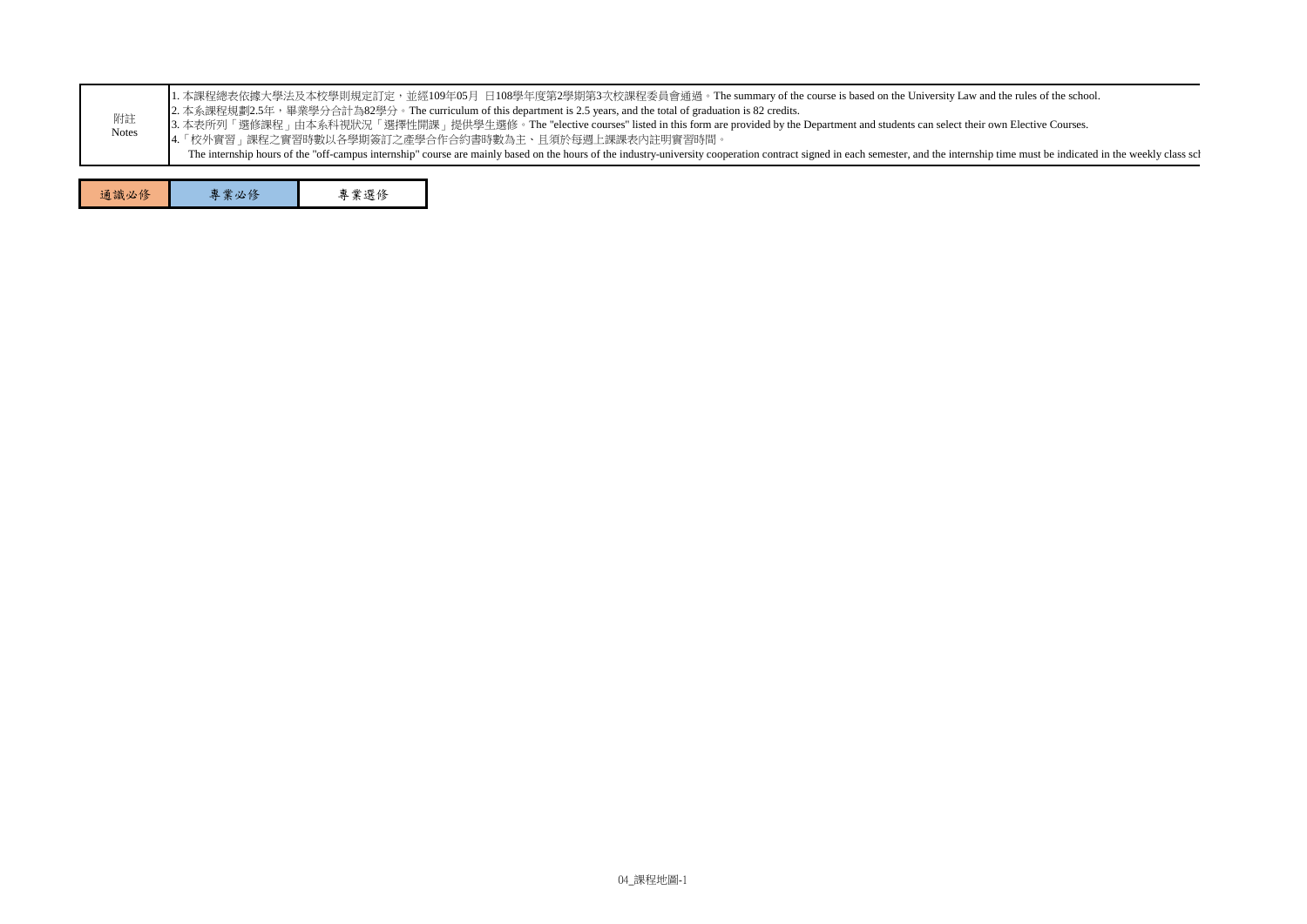## 醒吾科技大學**/**觀光休閒管理產學合作國際專班

|                                                                                                                                                     | 109.05.28                                                                                                     |  |  |
|-----------------------------------------------------------------------------------------------------------------------------------------------------|---------------------------------------------------------------------------------------------------------------|--|--|
| 能力                                                                                                                                                  | 就業職稱                                                                                                          |  |  |
| <b>Language Ability</b><br><b>Physical Fitness</b><br><b>History &amp; Culture</b><br><b>Foreign Language</b><br><b>Communication</b>               | <b>Leisure Recreation</b><br>Staff<br><b>Tour Guide Staff</b><br><b>Foreign Language</b><br><b>Translator</b> |  |  |
|                                                                                                                                                     |                                                                                                               |  |  |
| <b>Hospitality Service</b><br><b>Skills</b><br>Computer<br><b>Information</b><br><b>Operation Skills</b><br><b>Hospitality</b><br><b>Management</b> | <b>Hospitality Service Staff</b><br><b>Hotel Service Staff</b><br><b>Tourism Industry Manager</b>             |  |  |

| <b>Guided</b><br><b>Interpretation</b><br><b>Ability</b><br><b>MICE Practice</b><br><b>Event Planning</b><br>and Design<br><b>Workplace Ethics</b><br><b>F&amp;B Skills</b> | Tour Leader & Guide<br><b>MICE Staff</b><br><b>Event Planner</b><br><b>Leisure Recreation Manager</b><br><b>F&amp;B Staff</b> |
|-----------------------------------------------------------------------------------------------------------------------------------------------------------------------------|-------------------------------------------------------------------------------------------------------------------------------|
|-----------------------------------------------------------------------------------------------------------------------------------------------------------------------------|-------------------------------------------------------------------------------------------------------------------------------|